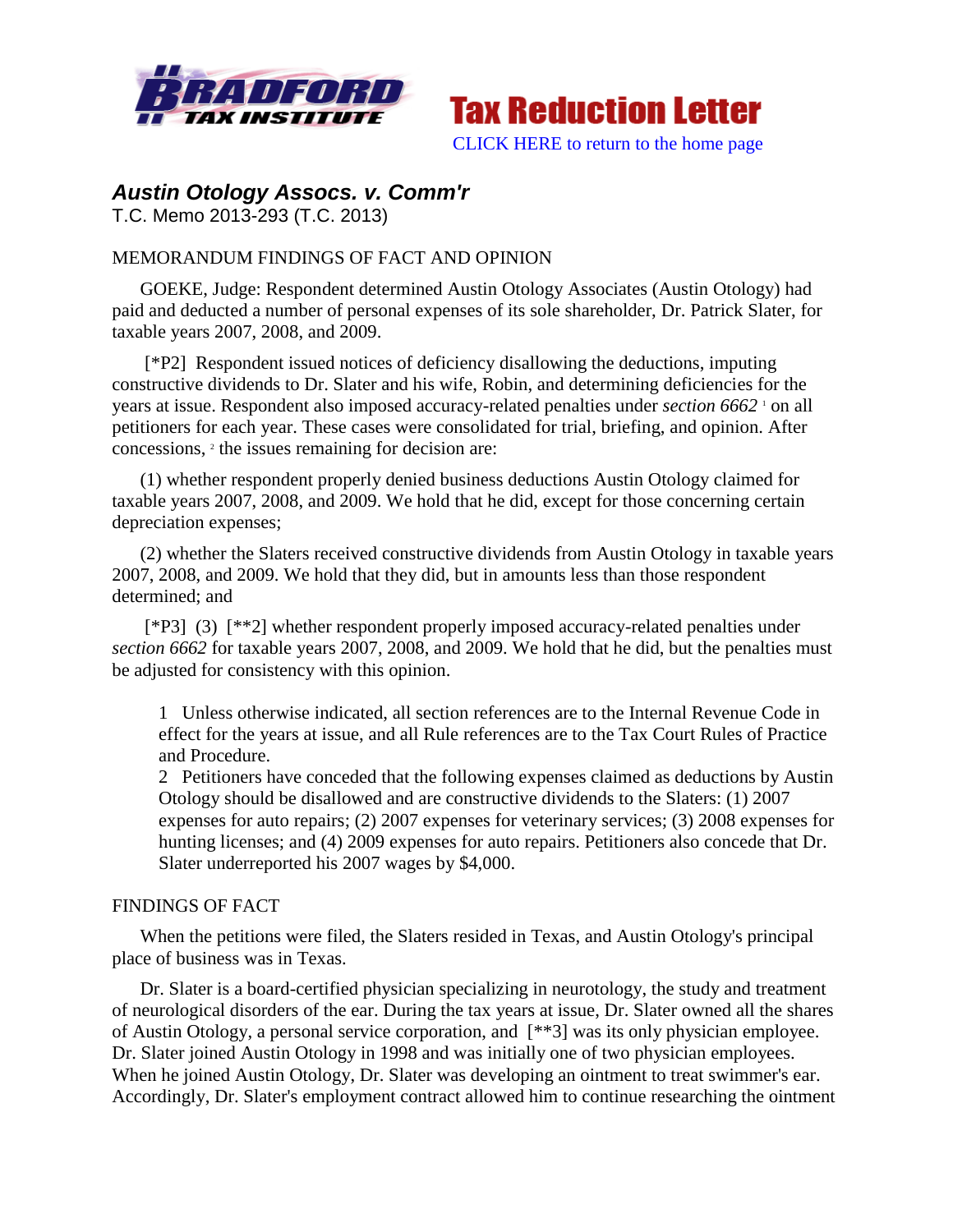and perform other developmental research. The contract provided that the corporation would receive a 20% ownership interest in any patent Dr. Slater received. Dr. Slater patented the swimmer's ear ointment in 2011 and has worked to develop other products since he began at Austin Otology. He has applied for three more patents on products he designed to counteract inner ear disorders.

[\*P4] The Slaters jointly filed a Form 1040, U.S. Individual Income Tax Return, and Austin Otology filed a Form 1120, U.S. Corporation Income Tax Return, for each of the tax years at issue. Respondent examined the returns petitioners filed for taxable years 2007, 2008, and 2009. Respondent disallowed deductions claimed as "Other Deductions" for all three years and disallowed depreciation deductions for 2008. Respondent determined that the expenses that were nondeductible at the corporate level were taxable [\*\*4] to the Slaters as constructive dividends because Austin Otology had paid them for the personal benefit of Dr. Slater and his family. Respondent's determinations are as follows:<sup>3</sup>

Austin Otology:

| Year | Deficiency | Penalty         |
|------|------------|-----------------|
| 2007 | \$36,402   | \$7,280         |
| 2008 | 40,311     | 8,062           |
| 2009 | 40,659     | $\Omega$<br>132 |

| Slaters: |          |         |
|----------|----------|---------|
| 2007     | \$18,463 | \$3,693 |
| 2008     | 11,208   | 2,242   |
| 2009     | 17,977   | 3,595   |

3 All dollar amounts are rounded to the nearest dollar.

[\*P5] We can group the disallowed deductions petitioners have not conceded into the following six categories: (1) hunting expenses; (2) North Carolina vacations and fishing charter; (3) home security system; (4) vehicle GPS system; (5) depreciation; and (6) unexamined expenses.

# Hunting Expenses

Among the inventions Dr. Slater has researched since he started with Austin Otology is "Shooter's Ear", a product he designed to both enhance hearing and protect the ear from damage caused by loud noises. The product functions as a normal hearing aid in most situations, but shuts off and protects the ear when it detects sounds over a threshold decibel level.

Dr. Slater developed and refined Shooter's Ear while he hunted on property he leased in Laredo, Texas. Dr. Slater leased the property specifically for hunting, but it provided a convenient [\*\*5] setting to experiment with Shooter's Ear. Dr. Slater had hunted on the property years before he developed Shooter's Ear and continued to do so after he completed his Shooter's Ear prototype. Austin Otology made the lease payments and deducted the related expenses for each of the years at issue.

The Laredo property provided a convenient location to test Shooter's Ear, but Dr. Slater decided to go elsewhere to test its performance in colder conditions. From 2007 to 2009 Dr. Slater took four trips to British Columbia. During the trips [\*P6] he documented the cold weather performance of potential Shooter's Ear components.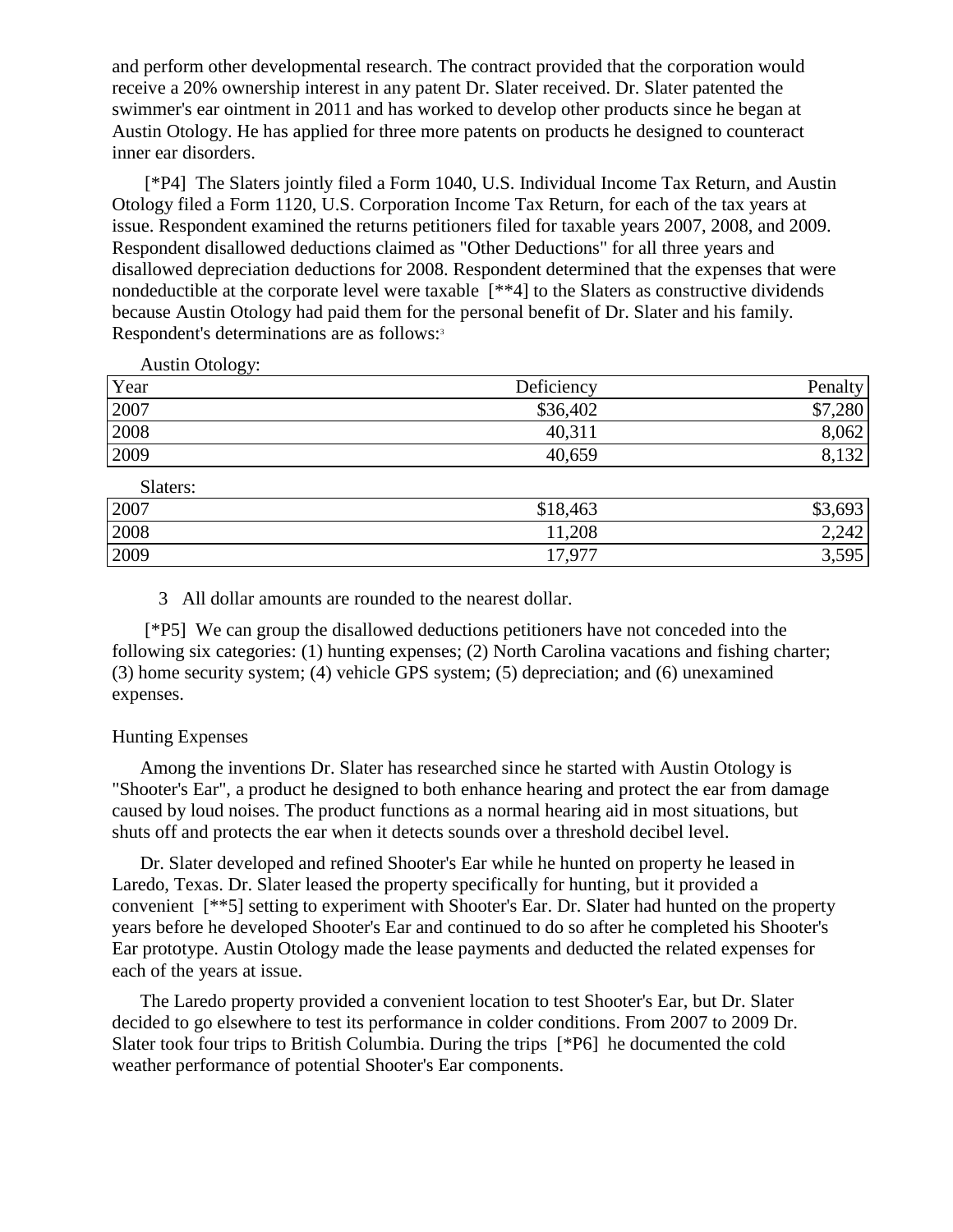During the years at issue, Austin Otology also paid for three hunting trips to more local destinations on which Dr. Slater researched Shooter's Ear. The seven total trips are summarized by year below:

### 2007

In May 2007 Dr. Slater traveled alone to Cranbrook, British Columbia, for a weeklong guided hunt. During the trip Dr. Slater tested a device called the Electronic Shooter's Protective device (ESP). ESP represented the closest analog to Shooter's Ear on the market, and Dr. Slater wanted to identify its shortcomings, so he could improve upon them with Shooter's Ear. During the [\*\*6] trip Dr. Slater kept notes rating ESP's performance in a number of different categories, including effectiveness, comfort, and battery life.

In October 2007 Dr. Slater again traveled by himself to British Columbia for a weeklong guided hunt. During this trip Dr. Slater experimented with the possibility of using his swimmer's ear ointment in conjunction with a traditional hearing aid to protect the ear and amplify sound simultaneously. Dr. Slater made daily records on the ointment's and the hearing aid's performance. He ultimately [\*P7] concluded that the ointment was not a suitable means for protecting the ear, because it failed in extreme environments and under significant exertion.

In late November 2007 Dr. Slater took a weekend hunting trip to west Texas. This time he brought a business associate with him. Dr. Slater wore a hearing aid during the hunt and kept notes on its performance.

#### 2008

In October 2008 Dr. Slater took a third trip to British Columbia, this time for a 12-day hunt. Dr. Slater traveled alone and again tested commercially available hearing aids. On this trip Dr. Slater compared a behind-the-ear hearing aid with one inserted deep in the ear canal and logged his observations [\*\*7] of their performance. Dr. Slater ultimately used a form of the deep-insert design for his Shooter's Ear prototype.

In December 2008 Dr. Slater took a weekend hunting trip to west Texas with his son. During the trip he used the deep-insert hearing aid and documented its performance.

#### 2009

The unexamined expenses for which respondent denied deductions for 2009 include the cost of two hunting trips. In February 2009 Dr. Slater traveled to Sonora, Mexico, to hunt with the CEO of a local hospital with which Dr. Slater [\*P8] had recently partnered. Although Dr. Slater wore a hearing aid and documented its performance, research was not his main priority on this trip. Dr. Slater saw the trip as an opportunity to build a stronger relationship with his new business partner. Dr. Slater estimated that the trip was 90% personal, so Austin Otology paid only 10% of his expenses on the trip.

In July 2009 Dr. Slater traveled by himself to Smithers, British Columbia, for a weeklong guided hunt. On this trip Dr. Slater experimented with the programming capabilities of the deepinsert hearing aid. He took daily notes on the device's performance.

Dr. Slater killed several animals on his hunting trips, and Austin [\*\*8] Otology paid and deducted related taxidermy expenses. Dr. Slater intended to display the mounts at his clinic but has instead kept them in storage. The Slaters have never displayed the mounts at their personal residence.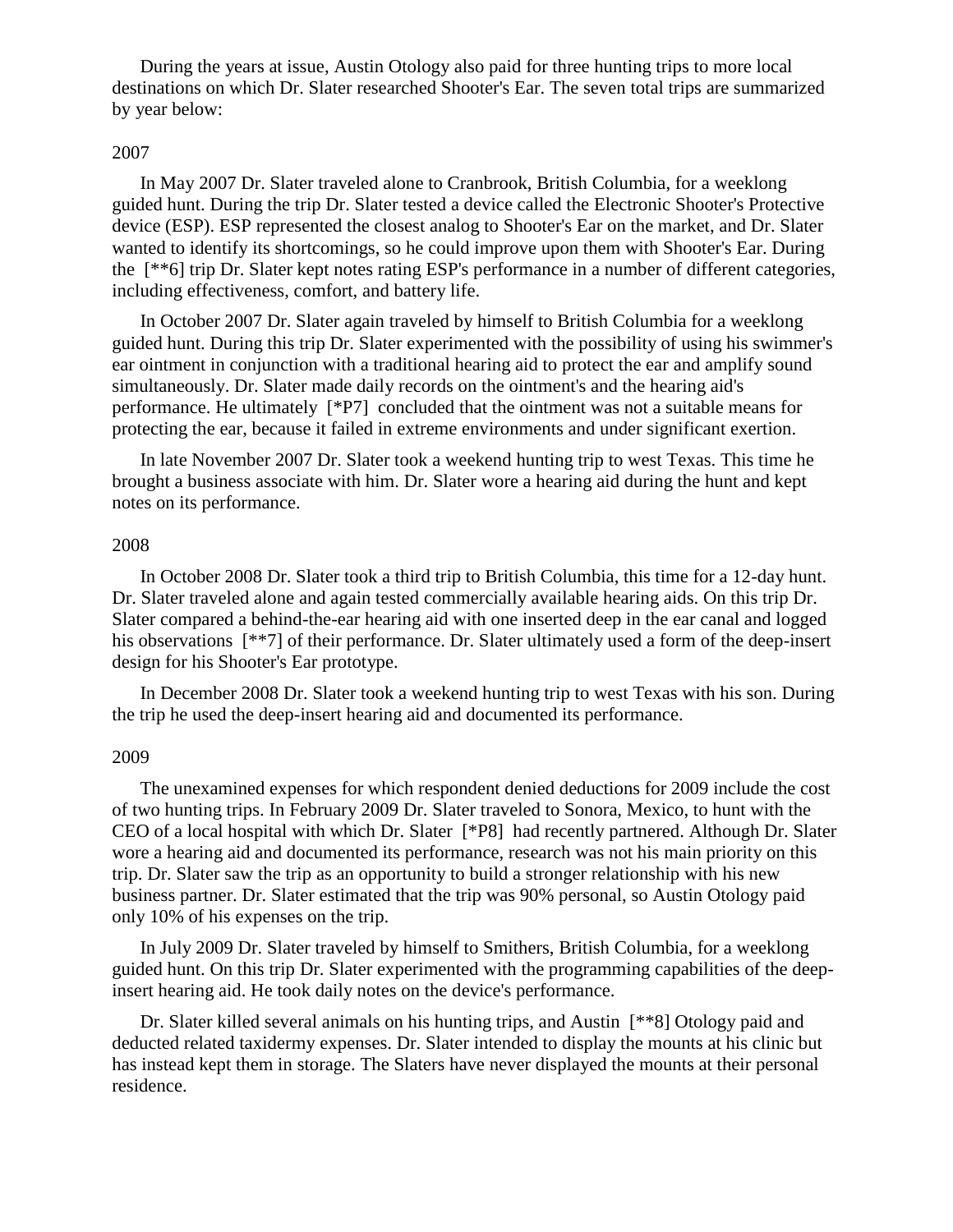#### North Carolina Vacations and Fishing Charter

In 2008 the Slaters vacationed in North Carolina with their children and Mrs. Slater's father, Leigh Hebbard, who kept Austin Otology's books. In 2007 Dr. Slater and Mr. Hebbard chartered a deep sea fishing boat. Austin Otology deducted expenses on its 2007 return that it had paid for the vacation home and the fishing charter.

# [\*P9] Home Security System

Austin Otology paid and deducted an expense of \$7,500 to upgrade the security system at the Slaters' personal residence after several vehicle break-ins were reported in the area. The Slaters installed three infrared cameras to augment their existing alarm system. Dr. Slater can access patient records via his personal computer and regularly reviews patient records at home.

### Vehicle GPS System

Austin Otology paid for the installation of a GPS system in Dr. Slater's 2008 Ford F-250 truck and deducted the expense on its 2007 return. The GPS system includes an entertainment system and security [\*\*9] features. Dr. Slater drives the truck on his daily commute and on longer business trips.

### Depreciation

In November 2008, anticipating that Dr. Slater would be making frequent overnight business trips to College Station, Austin Otology purchased a recreational vehicle (RV). Dr. Slater planned to stay in the RV to save on hotel expenses. Shortly after the purchase Dr. Slater reduced his services in College Station and no longer needed the RV. Dr. Slater used the RV on one business trip in December 2008 and then stored it at his hunting property in Laredo. The RV was available to accommodate guests if necessary, but the need never arose. [\*P10] Austin Otology elected to deduct a portion of the RV's purchase price under *section 179* and began depreciating the remaining balance on its 2008 return. Respondent disallowed the *section 179* deduction and the depreciation deduction and imputed a constructive dividend to the Slaters for the RV's full purchase price.

### Unexamined Expenses

Respondent's examining agent requested substantiating documents for \$117,107 of deductions Austin Otology claimed on its 2009 return. However, the agent closed the case before petitioners satisfied the request. The parties have [\*\*10] agreed that \$3,526 was for personal expenses and constituted a constructive dividend to the Slaters. The remaining identifiable expenses consist of \$26,435 for hunting trips and \$7,700 for the Laredo hunting lease. A \$50,000 payment to Westlake Surgical, LP, and \$29,446 of payments to Dr. Slater make up the remaining disallowed deductions, but their purpose is unclear.

#### **OPINION**

### I. Burden of Proof

Generally, the taxpayer bears the burden of proving, by a preponderance of the evidence, that the determinations of the Commissioner in a notice of deficiency are incorrect. *Rule 142(a)*; *Welch v. Helvering, 290 U.S. 111, 115, 54 S. Ct. 8, 78 L. Ed. 212, 1933-2 C.B. 112 (1933)*. [\*P11] Deductions are a matter of legislative grace, and a taxpayer bears the burden of proving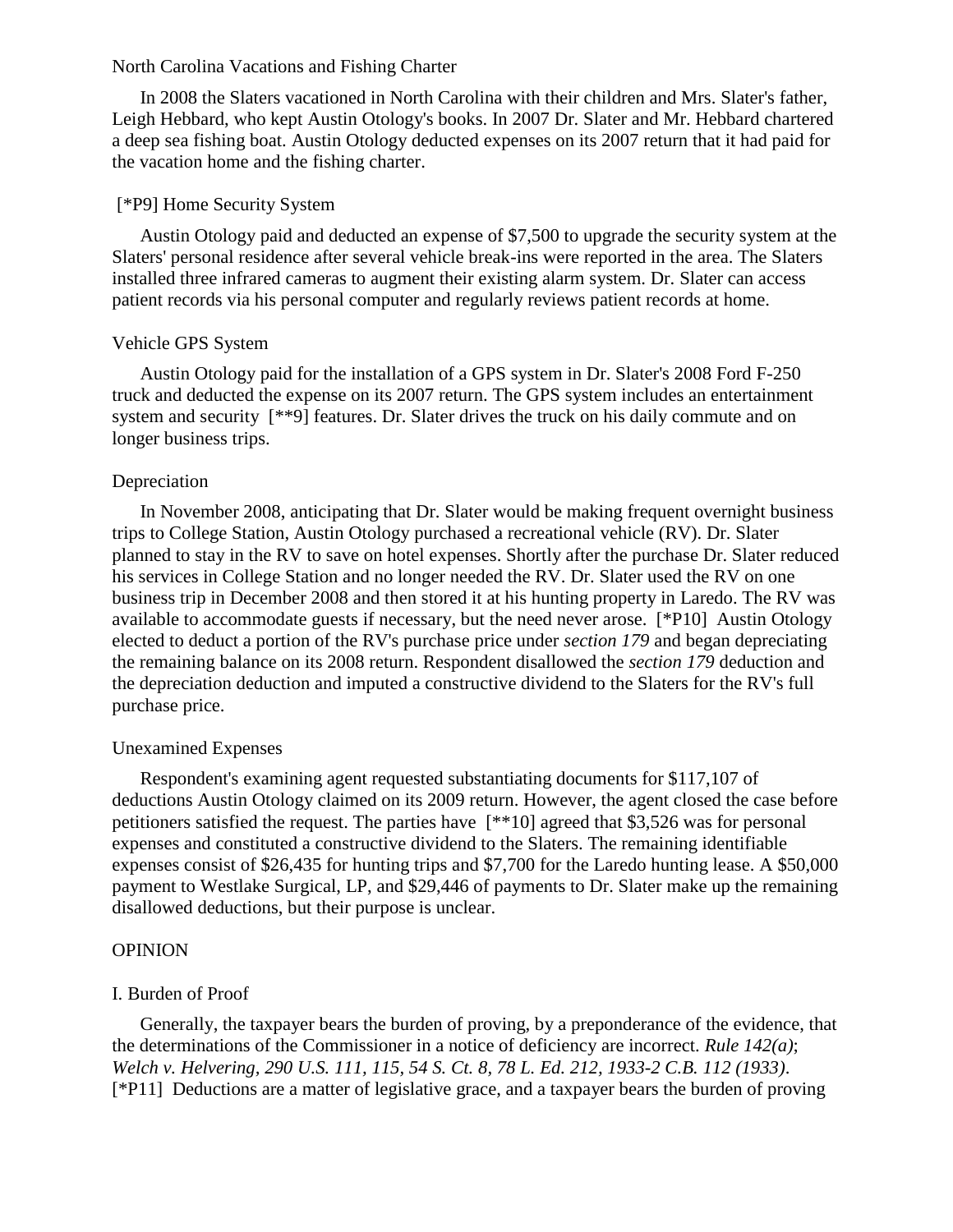entitlement to any claimed deductions. *Rule 142(a)(1)*; *INDOPCO, Inc. v. Commissioner, 503 U.S. 79, 84, 112 S. Ct. 1039, 117 L. Ed. 2d 226 (1992)*. The burden of proof on factual issues that affect a taxpayer's liability for tax may shift to the Commissioner where "a taxpayer introduces credible evidence with respect to \* \* \* such issue." *Sec. 7491(a)(1)*. Petitioners have not argued that *section 7491* applies and therefore bear the burden of proof with respect to the income tax adjustments (we address the burden of [\*\*11] proof on the constructive dividend issue below).

### II. Deductions

Petitioners contend that the charges at issue qualify as business expenses of Austin Otology. *Section 162* allows a deduction for "ordinary and necessary" business expenses. An expense is ordinary under *section 162* if it is considered "normal, usual, or customary" in the context of the particular business out of which it arose. *Deputy v. du Pont, 308 U.S. 488, 495, 60 S. Ct. 363, 84 L. Ed. 416, 1940-1 C.B. 118 (1940)*. An expense is necessary if it is appropriate and helpful to the taxpayer's trade or business. *Commissioner v. Tellier, 383 U.S. 687, 86 S. Ct. 1118, 16 L. Ed. 2d 185 (1966)*. A taxpayer may not deduct an expenditure primarily motivated by personal considerations. See *Henry v. Commissioner, 36 T.C. 879, 884 (1961)*.

[\*P12] Taxpayers must satisfy more rigorous requirements to deduct entertainment expenses. *Section 274(a)(1)* identifies two kinds of entertainment expenses: (1) those related to entertainment activities and (2) those related to entertainment facilities. An entertainment activity is "any activity which is of a type generally considered to constitute entertainment, amusement, or recreation". *Sec. 1.274-2(b)(1)(i), Income Tax Regs.* Examples of such activities include "hunting, fishing, [and] [\*\*12] vacation and similar trips, including such activit[ies] relating solely to the taxpayer or the taxpayer's family." Id. An entertainment facility is "[a]ny item of personal or real property owned, rented, or used by a taxpayer \* \* \* for, or in connection with, entertainment". *Sec. 1.274-2(e)(2)(i), Income Tax Regs.* Such items may include "yachts, hunting lodges, fishing camps, swimming pools, tennis courts, bowling alleys, automobiles, airplanes, apartments, hotel suites, and homes in vacation resorts." Id.

Taxpayers may deduct expenses associated with entertainment activities only if they are "directly related to \* \* \* the active conduct of the taxpayer's trade or business". *Sec. 274(a)(1)(A)*. Taxpayers may not deduct expenses associated with entertainment facilities. *Sec. 274(a)(1)(B)*. With these rules in mind, we evaluate each category of petitioners' expenses.

# [\*P13] A. North Carolina Vacation Home

The vacation home Austin Otology rented for the Slaters' 2008 trip to North Carolina qualifies as an entertainment facility because it is an item of real property rented by the taxpayer in connection with entertainment. Consequently, Austin Otology should not have deducted the associated expenses, [\*\*13] and we sustain respondent's disallowance of the deduction.

### B. Hunting and Fishing Expenses

The Laredo hunting property is real property Dr. Slater leased in connection with hunting, which is per se entertainment under *section 1.274-2(b)(1)(i), Income Tax Regs.* Therefore, the property constitutes an entertainment facility for purposes of *section 274*. Consequently, Austin Otology improperly deducted the related expenses, and we sustain respondent's disallowance of the deduction.

The expenses Austin Otology paid for the North Carolina fishing trip and the other hunting expenses relate to "entertainment activities" because hunting and fishing generally constitute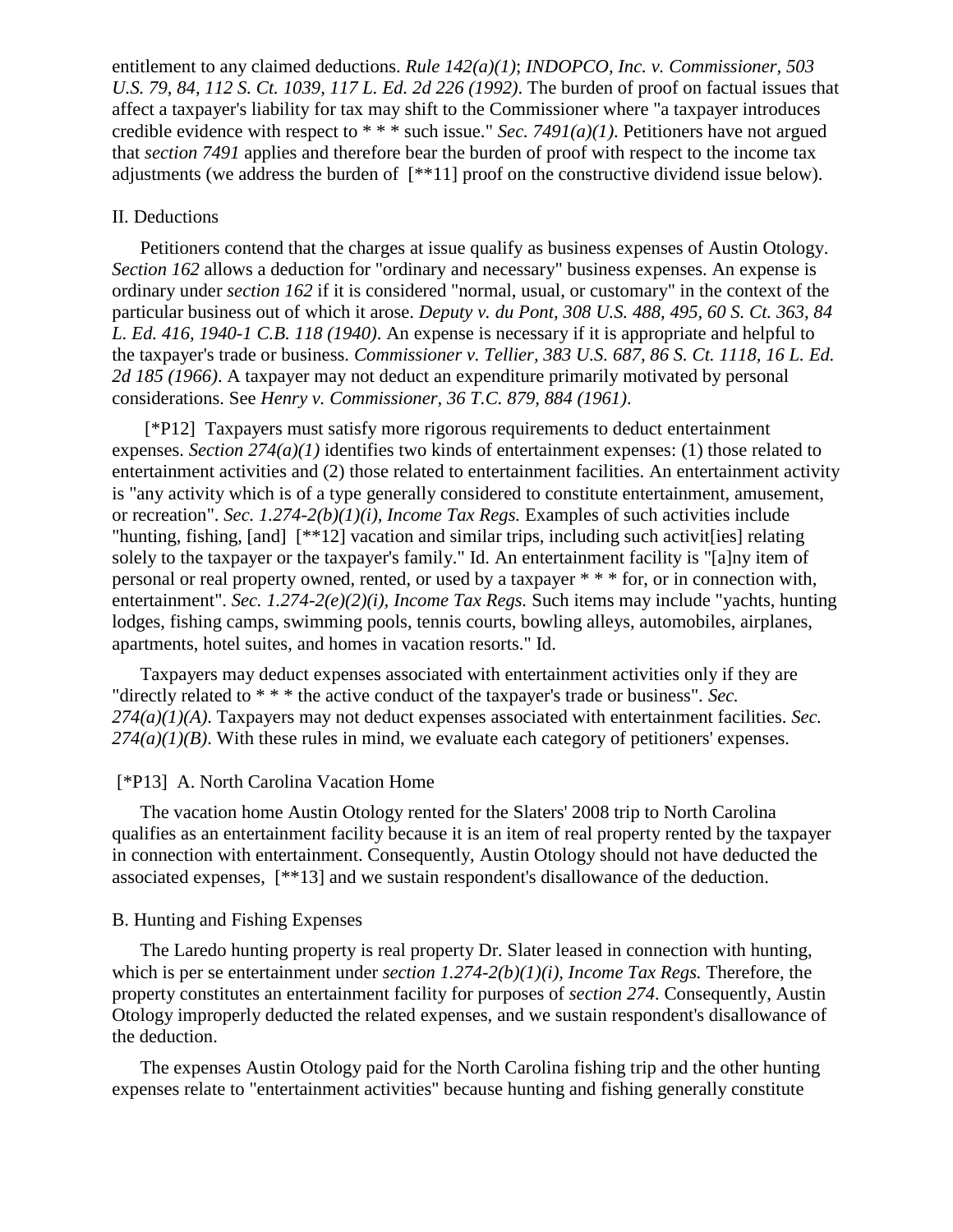entertainment, recreation, or amusement. Therefore, Austin Otology properly deducted them only if they were directly related to the active conduct of its trade or business.

[\*P14] *Section 1.274-2(c)(3), Income Tax Regs.*, provides that an expenditure shall be considered directly related to the active conduct of the taxpayer's trade or business if it satisfies each of four requirements:<sup>4</sup>

(1) the taxpayer must have had more than a general expectation of deriving some income or other business benefit at an indefinite future time;

(2) during the [\*\*14] entertainment period, the taxpayer must have engaged in a bona fide business transaction, other than entertainment, for the purpose of obtaining such business benefit;

(3) the principal character of the combined business and entertainment was the active conduct of the taxpayer's trade or business; and

(4) the expenditure was allocable to the taxpayer and a person or persons with whom the taxpayer engaged in the active conduct of trade or business during the entertainment.

4 *Sec. 1.274-2(c)(4)-(6), Income Tax Regs.*, provides three more circumstances under which expenditures may directly relate to the taxpayer's trade or business: (1) when the expenditure takes place in a clear business setting; (2) when the expenditure is for services performed; and (3) when the expenditures are allocable to business meals. None of those circumstances exists here.

The hunting trips do not satisfy the third factor. Thus, Austin Otology improperly deducted the hunting expenses because they did not directly relate to its trade or business.

[\*P15] Under *section 1.274-2(c)(3)(iii), Income Tax Regs.*, we presume that the principal character of a hunting trip is not the active conduct of business. To rebut the presumption, [\*\*15] the taxpayer must clearly establish the contrary.

We address the British Columbia trips first. Dr. Slater claims he took the trips to perform research in cold weather. However, Dr. Slater could have tested the products in the same conditions without purchasing expensive hunting trips. Outdoor shooting ranges would have provided the same conditions as the guided hunts at a fraction of the cost.

Dr. Slater credibly testified that he performed research on the trips and presented supporting documentation. However, he has not clearly established that research was the focus of the trips. Dr. Slater's logs indicate that he spent only a small portion of his time documenting his research. He never took more than five pages of notes on any trip, even though some lasted more than a week.

Dr. Slater enjoys hunting. He took hunting trips and leased hunting property before he began developing Shooter's Ear. Dr. Slater could have performed his research without hunting, and he spent only a small portion of his time on the trips documenting his research. On these facts we find that petitioners have not clearly established that the principal character of the trips was the active conduct of Austin Otology's [\*\*16] business. Therefore, the expenses did not directly [\*P16] relate to the active conduct of a trade or business, and Austin Otology improperly deducted them.

Petitioners also failed to clearly establish that the principal character of the other three trips was the active conduct of Austin Otology's business. Dr. Slater admitted that his 2009 trip to Sonora, Mexico, was 90% personal. Therefore, by definition, it did not directly relate to the active conduct of Austin Otology's business.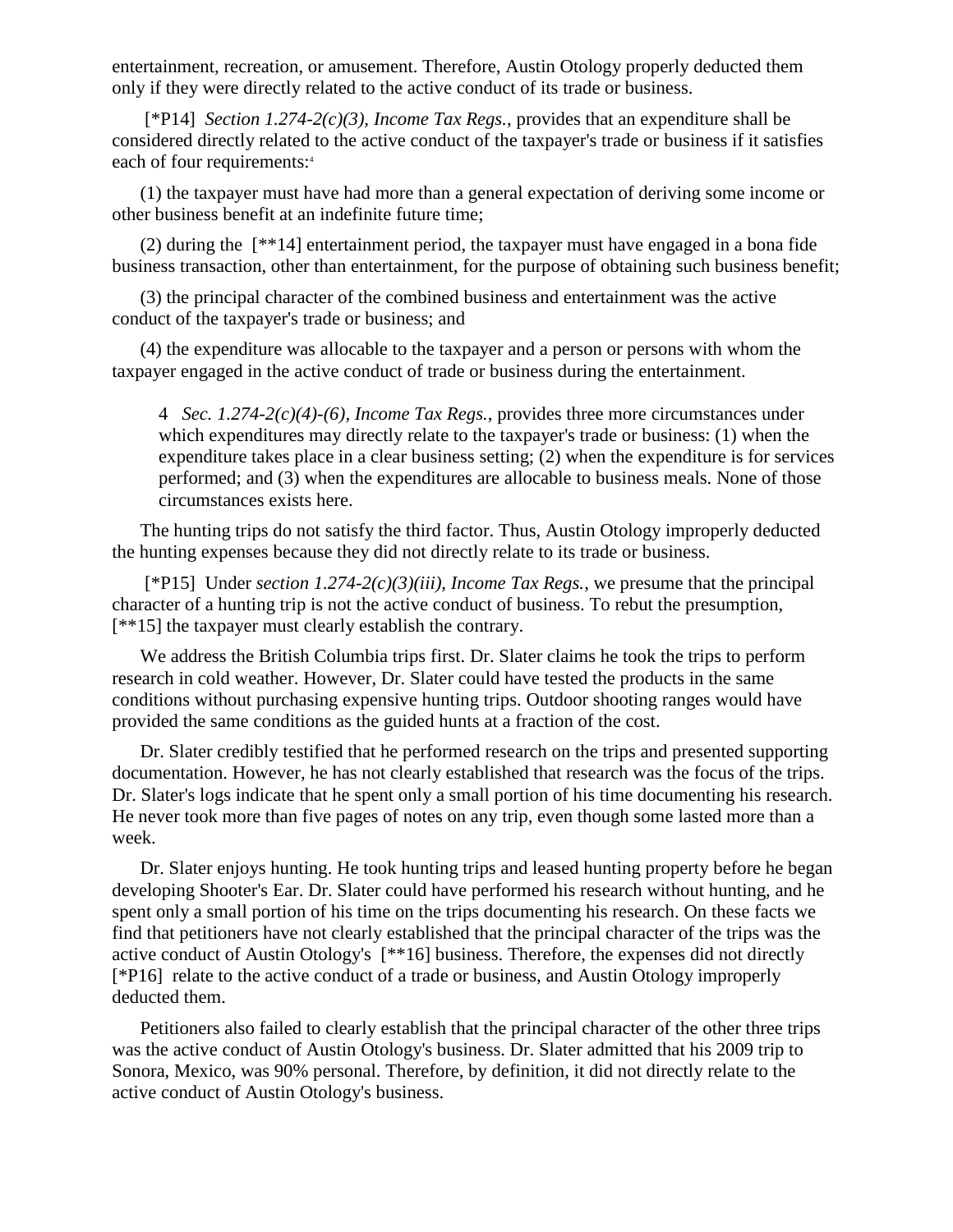On his two trips to west Texas, Dr. Slater hunted once with his son and once with a business colleague. These two trips produced four total pages of research notes, and Dr. Slater could have performed the same research without hunting. These trips look even more like entertainment than the British Columbia trips because Dr. Slater had company. Petitioners have again failed to overcome the regulation's presumption that hunting trips are principally for entertainment. Accordingly, we sustain respondent's disallowance of the related deductions.

We also find that Austin Otology incorrectly deducted the fishing charter it purchased for Dr. Slater and Mr. Hebbard because personal considerations primarily motivated the [\*\*17] expenditure. Under *section 1.274-2(c)(3)(iii), Income Tax Regs.*, we also presume that the principal character of fishing trips is not the active conduct of business. Austin Otology has not rebutted that presumption here. Dr. [\*P17] Slater testified that he planned the fishing trip at least partly to create an opportunity to train Mr. Hebbard and improve his work performance. However, Dr. Slater has not presented any evidence beyond his testimony that he actually trained Mr. Hebbard on the trip. A fishing boat does not provide a suitable environment for instructing an employee on the finer points of bookkeeping, and we doubt any such instruction occurred. Accordingly, we sustain respondent's disallowance of the related deduction.

Finally, we find that Austin Otology improperly deducted taxidermy expenses during the years at issue. Dr. Slater claims that he originally intended to display the mounts at the clinic but later changed his mind. We find this explanation implausible because Austin Otology continued to pay taxidermy expenses for years even though Dr. Slater never displayed any mounts at the clinic. The mounts symbolize Dr. Slater's personal hunting accomplishments and have not benefited [\*\*18] Austin Otology in any way. We find that personal considerations primarily motivated the taxidermy expenditures, and thus we sustain respondent's denial of the related deductions.

#### C. Security System

Whether a taxpayer may deduct an expense under *section 162* as an ordinary and necessary business expense depends on the primary motive for incurring the [\*P18] expense. *Beck v. Commissioner, T.C. Memo. 2001-270*. If business purposes primarily motivated the expenditure, the taxpayer may deduct it; if personal objectives primarily motivated the expenditure, the taxpayer may not deduct it; and if substantial business and personal motives exist, the taxpayer may deduct the portion of the expenses allocable to the business motive. *Int'l Artists, Ltd. v. Commissioner, 55 T.C. 94 (1970)*. The determination of the taxpayer's primary motive is factual. Because we find that personal considerations primarily motivated the security system installation, we hold that respondent properly denied the related deduction.

Regulations issued under the Health Insurance Portability and Accountability Act of 1996 (HIPAA), Pub. L. No. 104-191, 110 Stat. 1936, require Dr. Slater to "have in place appropriate administrative, [\*\*19] technical, and physical safeguards to protect the privacy of protected health information." *45 C.F.R. sec. 164.530(c)(1) (2013)*. Dr. Slater routinely takes patient records to his home and can access patient information on his personal computer. He claims that he upgraded his home security system to comply with HIPAA's physical safeguard requirements. The security system upgrade consists of three infrared cameras, which were added to an existing alarm system.

[\*P19] HIPAA does not require the level of protection the security system upgrade provides. Dr. Slater had an alarm system before the upgrade, and installing cameras did not significantly increase the security of patient records. As the security system was installed at Dr. Slater's primary residence, he personally benefited from the expenditure. Austin Otology gained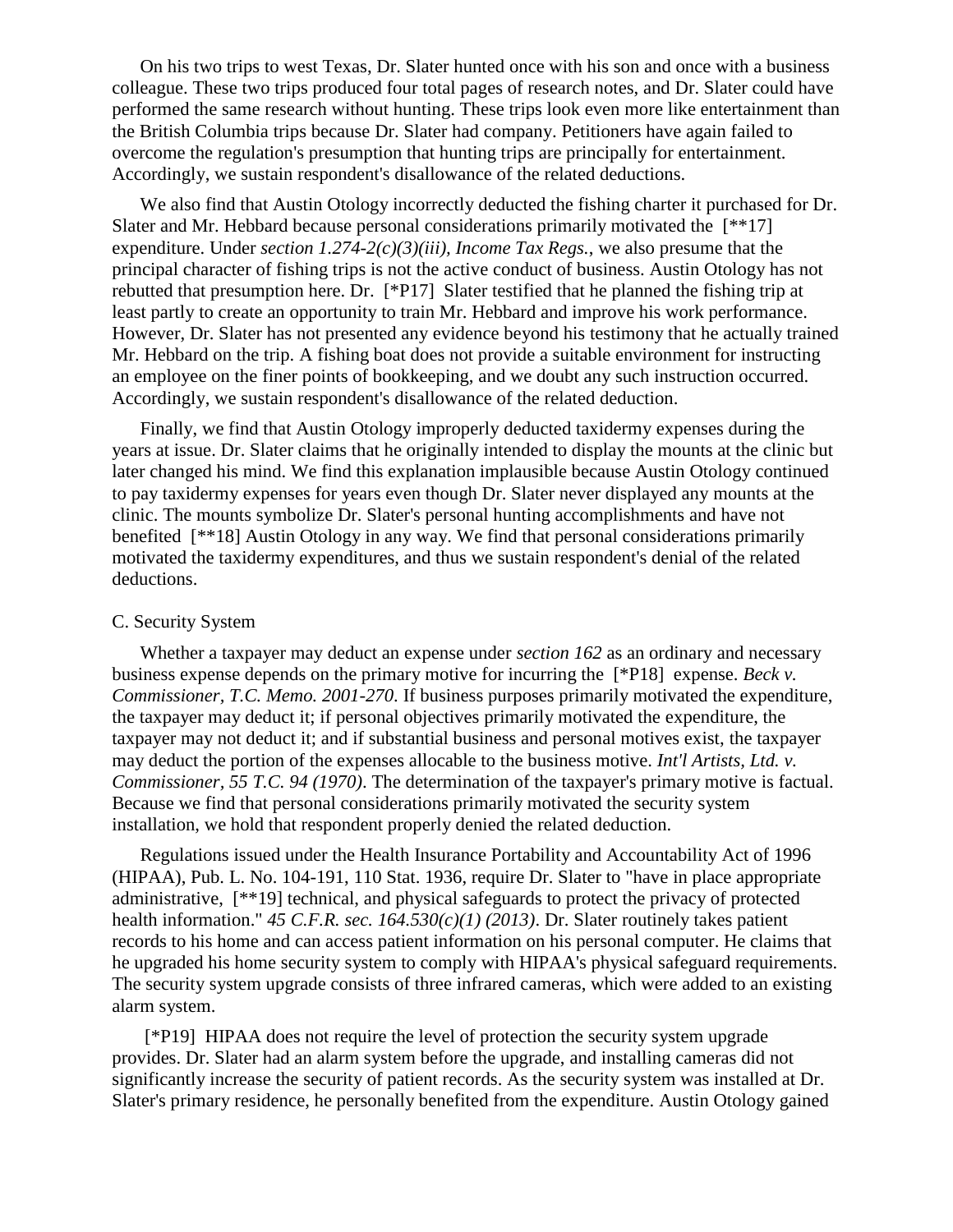very little if anything from the expenditure; HIPAA did not require the upgrade, and it did not significantly increase patient record security. On these facts, we find that personal purposes primarily motivated the expenditure. Consequently, respondent properly denied the related deduction.

# D. GPS System

To deduct expenses associated with a passenger vehicle, *section 274(d)* [\*\*20] requires a taxpayer to:

 substantiate[] by adequate records or by sufficient evidence corroborating the taxpayer's own statement (A) the amount of such expense or other item, (B) the time and place of the  $**$  \* use of the facility or property,  $**$  (C) the business purpose of the expense or other item, and (D) the business relationship to the taxpayer of persons entertained, using the facility or property \* \* \*

Dr. Slater has provided a receipt to substantiate the GPS system purchase, but he has failed to provide records that adequately demonstrate business use.

[\*P20] Consequently, we hold that respondent properly denied Austin Otology's deduction of the associated expenses.

Dr. [\*\*21] Slater testified that he used the truck for both business and personal purposes. He has provided no documentation from which we may determine the appropriate allocation to each use. He testified that he used the truck on business trips, but he has not produced a mileage log. The taxpayer bears the burden of demonstrating the propriety of any deduction, and Dr. Slater has failed to do so. Under these circumstances, respondent properly denied Austin Otology's deduction for the expenses associated with the GPS installation.

### E. Depreciation

A corporation may claim depreciation deductions under *section 167* for assets it uses in its trade or business. A corporation may elect under *section 179* to immediately deduct the cost (or a portion of the cost) of certain assets. The corporation may make the election only for assets that it uses predominantly in its trade or business. If the corporation ceases using an asset for business purposes, it must refrain from claiming further depreciation deductions on the asset and must recapture excess *section 179* deductions.

Austin Otology claimed *section 179* and depreciation deductions totaling \$37,568 for 2008 related to the RV that Dr. Slater purchased to [\*\*22] use on business [\*P21] trips. After a single trip circumstances changed, and Dr. Slater no longer needed the RV for business purposes. He took the RV out of service and stored it at his hunting property in Laredo.

Austin Otology purchased the RV in November 2008 and took it out of service before yearend. When Austin Otology filed its 2008 return, Dr. Slater knew that he would no longer use the RV for business purposes. Therefore, Austin Otology should not have claimed *section 179* deductions. The RV remained in service for one month. Consequently, Austin Otology may claim one month of depreciation. We sustain respondent's denial of *section 179* and depreciation deductions to the extent they exceed this amount.

### F. Unexamined Expenses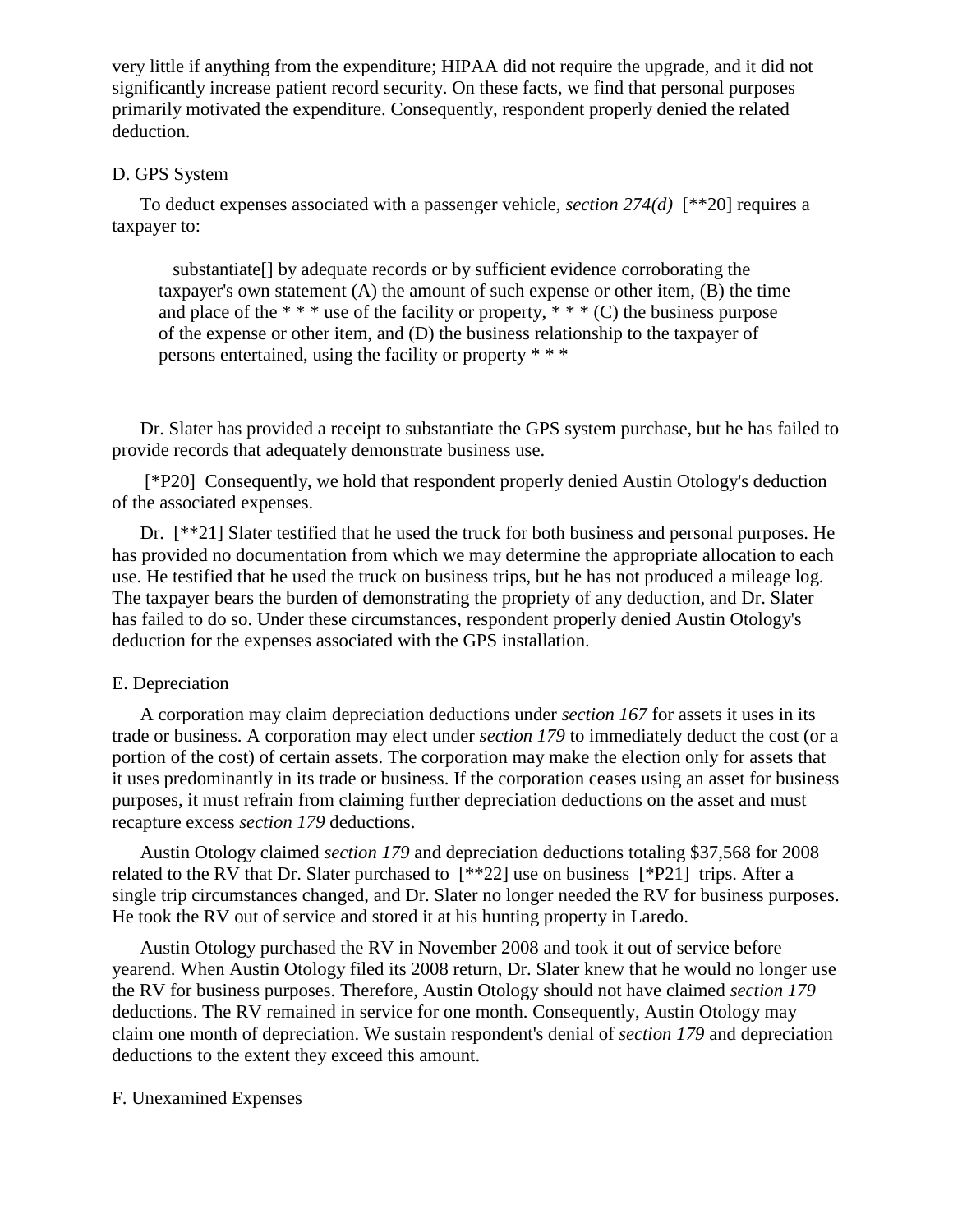To support the deductions respondent disallowed for 2009, petitioners have provided nearly 200 pages of receipts, invoices, check copies, and ledger printouts. Among the documents, we identified payments for hunting trips and the hunting lease, and we addressed them above. The remaining expenses consist of a \$50,000 payment to Westlake Surgical, LP, and two checks to Dr. Slater totaling \$29,446. Although the documents indicate that Austin Otology paid the expenses, [\*\*23] they do not adequately substantiate the business purpose of the expenditures. Petitioners have not organized the documents to permit us to efficiently evaluate [\*P22] deductibility. Neither petitioners' brief nor Dr. Slater's testimony addresses these expenses in any detail. Petitioners would apparently leave this Court with the tedious task of reviewing the documents for some link to a business purpose. "We need not (and shall not) undertake the task of sorting through the voluminous evidence petitioner has provided in an attempt to see what is, and what is not, adequate substantiation of the items on petitioner's returns." *Hale v. Commissioner, T.C. Memo. 2010-229*. Because Austin Otology has failed to meet the substantiation requirements under *section 162*, we hold that respondent properly denied deductions for the unexamined expenses.

### III. Constructive Dividends

*Section 301* requires a taxpayer to include in gross income amounts received as dividends. Generally, a dividend is a distribution of property by a corporation to its shareholders out of its earnings and profits. *Sec. 316(a)*. A dividend need not be formally declared or even intended by a corporation. *United States v. Smith, 418 F.2d 589, 593 (5th Cir. 1969)*. [\*\*24] Unintended dividends are termed "constructive dividends". Respondent has imputed constructive dividends to the Slaters from Austin Otology for the years 2007 through 2009.

A corporation's inability to substantiate a deduction, without more, is not grounds for treating corporate expenditures as constructive dividends to the [\*P23] shareholder. *Erickson v. Commissioner, 598 F.2d 525, 531 (9th Cir. 1979)*, aff'g in part, rev'g in part *T.C. Memo. 1976- 147*. Of determinative significance is whether the distribution was primarily for shareholder benefit. *Sammons v. Commissioner, 472 F.2d 449, 452 (5th Cir. 1972)*, aff'g in part, rev'g in part and remanding *T.C. Memo. 1971-145*.

The determinations of constructive dividend income received by the Slaters are determinations of unreported income. For the presumption of correctness to attach to the notice of deficiency in unreported income cases, the Commissioner must establish "some evidentiary foundation" connecting the taxpayer with the income-producing activity or demonstrating that the taxpayer actually received unreported income. See *Sealy Power, Ltd. v. Commissioner, 46 F.3d 382, 386 (5th Cir. 1995)*, aff'g in part, rev'g in part, and remanding in part [\*\*25] *T.C. Memo. 1992-168*. If the Commissioner introduces some evidence that the taxpayer received unreported income, the burden shifts to the taxpayer, who must establish by a preponderance of the evidence that the deficiency was arbitrary or erroneous. See *Portillo v. Commissioner, 932 F.2d 1128, 1133-1134 (5th Cir. 1991)*, aff'g in part, rev'g in part *T.C. Memo. 1990-68*. We find that respondent has established an adequate evidentiary foundation to shift the burden of proof to petitioners on this issue.

[\*P24] The Slaters were clearly the primary beneficiaries of many of the expenditures at issue here. Austin Otology financed the Slaters' family vacation to North Carolina and hunting and fishing trips for Dr. Slater and his guests. The Slaters benefited from the installation of the security system because it was installed at their personal residence. They benefited from the GPS system because it was installed in a vehicle they used for personal trips. Petitioners' brief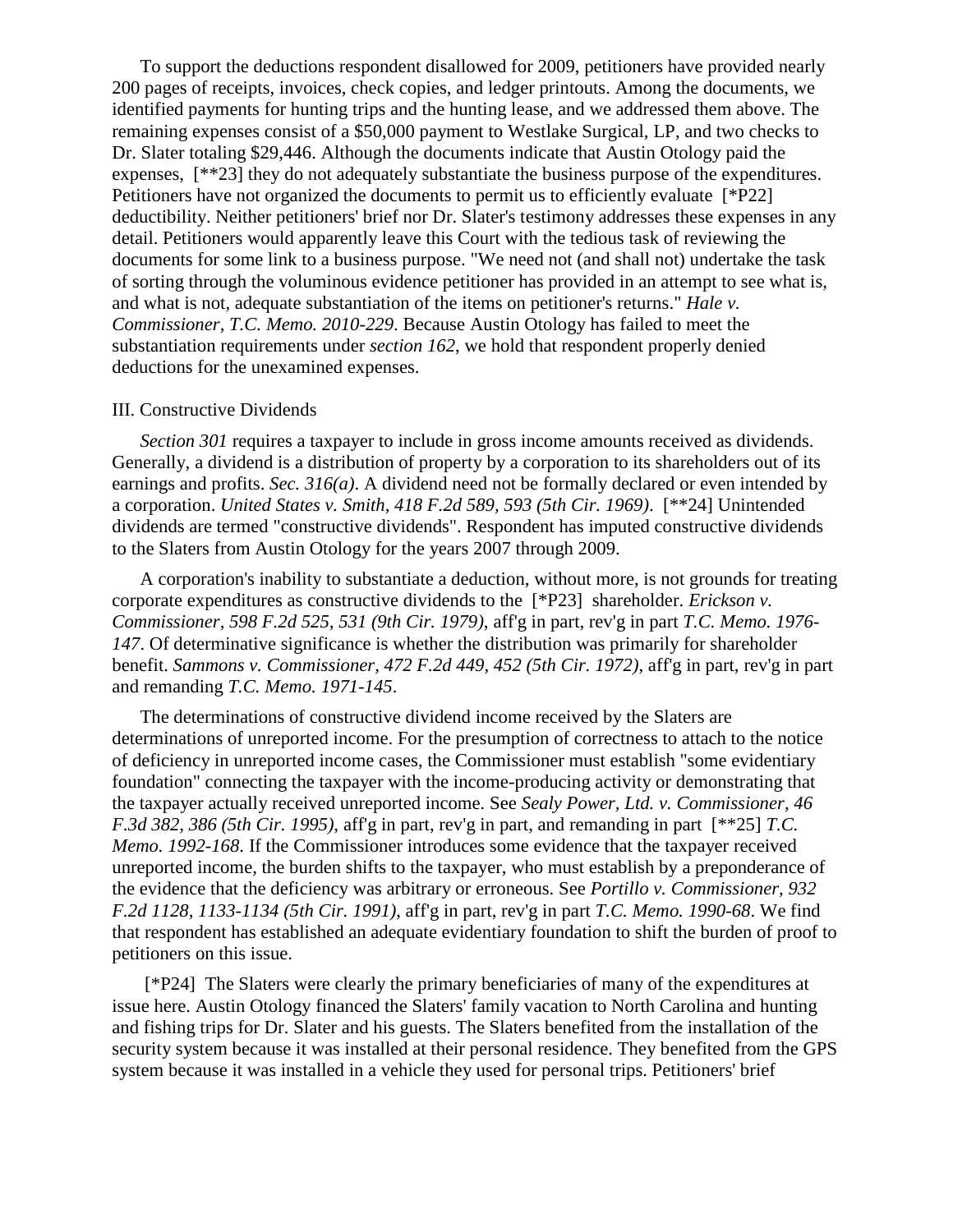explicitly disputes the constructive dividend treatment for only the taxidermy expenses, the RV purchase, and the unexamined expenses. We discuss each in turn.

### A. Taxidermy Expenses

The Slaters argue that they did not receive a personal [\*\*26] benefit from Austin Otology's payment of taxidermy expenses, because they never displayed the animal mounts at their personal residence. They claim that Dr. Slater originally intended to display the mounts at the clinic but later decided to keep them in storage. Nevertheless, we find that the taxidermy expenses primarily benefited Dr. Slater. The mounts represented his personal hunting successes, and he could retrieve them from storage to impress his friends or recall memorable hunts. However minimal these personal benefits may be, they still outweigh any benefit to Austin Otology.

# [\*P25] B. RV Purchase

"In determining whether a constructive dividend has been made, '(t)he crucial concept \* \* \* is that the corporation conferred an economic benefit on the stockholder without expectation of repayment.'" *Ireland v. United States, 621 F.2d 731, 735 (5th Cir. 1980)* (quoting *Smith, 418 F.2d at 593*). The Slaters did not receive any economic benefit from Austin Otology's purchase of the RV, so they did not receive a corresponding constructive dividend.

Dr. Slater acquired the RV when he thought he would be making frequent overnight business trips. After he used the RV for one trip, his plans changed, [\*\*27] and Austin Otology no longer needed the RV. Dr. Slater stored the RV at his hunting property for convenience, but the Slaters have not used it for personal purposes. Dr. Slater conceded at trial that he would probably allow guests to stay in the RV if the need arose, but this has never happened. Accordingly, the Slaters have derived no personal benefit from the RV, and we find that respondent improperly imputed a constructive dividend to them.

# C. Unexamined Expenses

For the unexamined expenses in 2009, respondent produced a summary of disallowed deductions and corresponding constructive dividends. We can identify several of the expenditures using other evidence in the record. For example, the [\*P26] summary includes the 2009 Laredo hunting lease payment and two hunting trips addressed above. The remaining disputed entries consist of two checks to Dr. Slater totaling \$29,446 and a check to Westlake Surgical, LP, for \$50,000. Respondent noted on the summary that the \$50,000 expenditure was originally charged to an account titled "Slater-Taxable". The fact that two of the checks were made out to Dr. Slater and the third was originally charged to a suspicious account provides sufficient evidence [\*\*28] that the payments were made for the Slaters' benefit. Accordingly, the burden shifts to the Slaters to prove by a preponderance of the evidence that respondent's deficiency determination was erroneous.

To refute respondent's claim that the expenditures were made primarily to benefit the Slaters, petitioners have presented receipts, check copies, and general ledger entries. The documents substantiate the expenditures, but do not explain their purpose. Moreover, to the extent we can ascertain the purpose, it appears that each of the expenditures benefited the Slaters. For example, the \$50,000 check to Westlake Surgical appears to be for Dr. Slater's capital contribution to a limited partnership. The other checks were paid to Dr. Slater personally. Without further explanation, we cannot determine how the expenditures benefited anyone other than Dr. Slater.